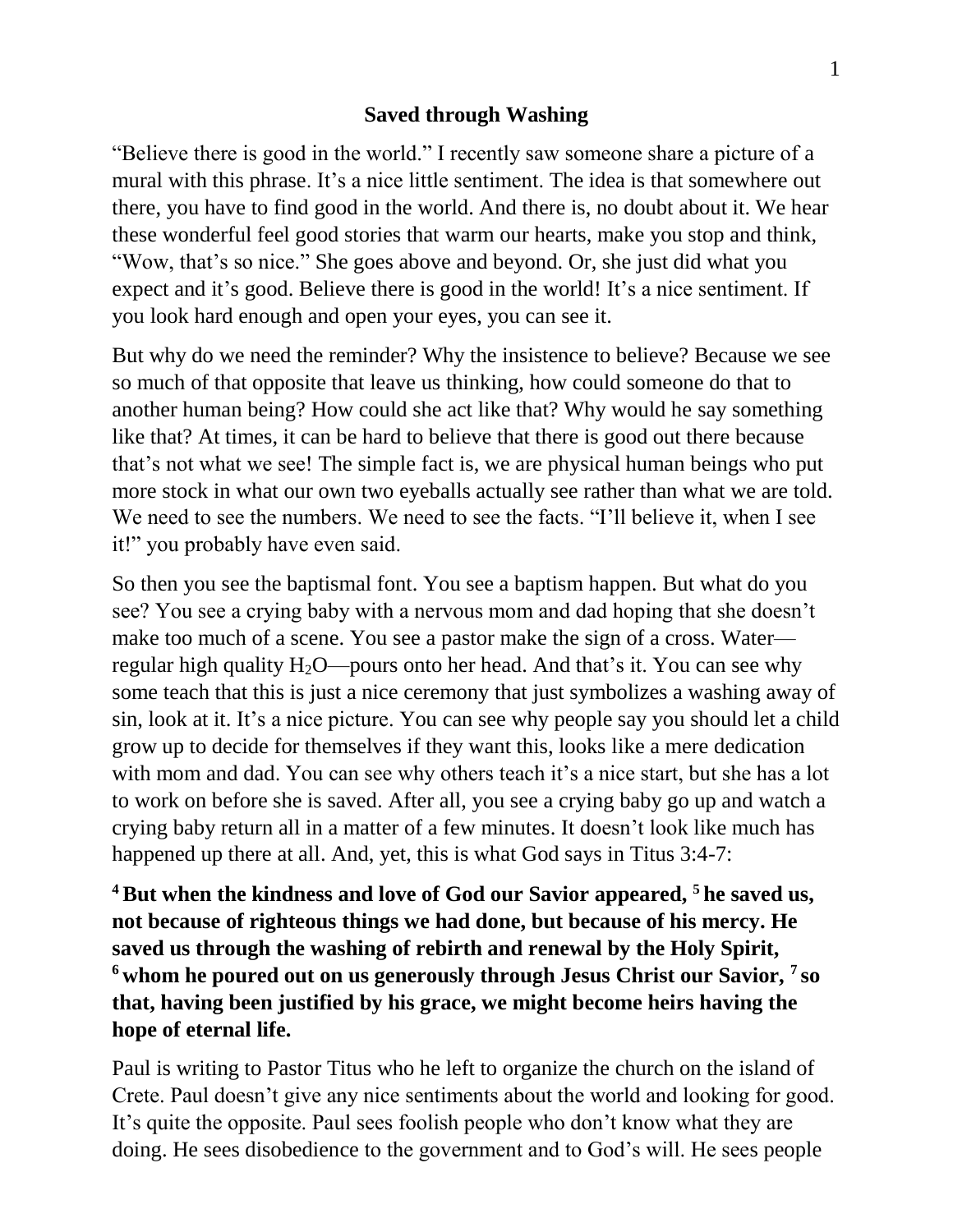who lie to themselves while being duped by lies of other people. They are enslaved by passions and pleasures filled with all sorts of malice, envy and jealousy. They are hated and hating one another (Titus 3:3). That's what Paul sees. But, Paul isn't just saying this is them "out there" in the world. Paul says, at one time WE were like this too. We, including himself, were just like them. And amidst all of this hatred and self-loving and self-serving, God our Savior acts. He appears. He saves. Not because of any righteous, morally good things we had done. And thank the Lord this is most certainly true. We all know that we could do better. We readily admit we need to do better. For every good, kind thing we have done that is commendable and good in other people's eyes, we have a mountain of bad that we have done or, just as damning, considered doing. Even those good things without faith before God are like filthy, bloody rags, not helping our case in a shape or form. No, it was not us having done or having the capability to do good in the future that God saved us. It was because of his mercy—that is he does not treat us as we deserve. He had every right to treat us differently. Instead, he chooses to love us, to give us mercy and to save.

And how does he do this? Through washing; that is, through the visible water and spoken Word in Baptism. This washing works a rebirth and the Holy Spirit works a renewal. We who were born dead in sin, slaves to its desires, haters of God, and enemies of him, through this washing have been born again children of God and loved by him. Sin's stain along with its guilt and shame have been washed away. In its place Jesus clothes you in his perfection and makes you a new creation. We were snatched from the grips of Satan and in the name of the Father and of the Son and of the Holy Spirit God declares you His child. This means, as I had the name Flitter put on me at my birth that means I am part of the family Flitter, you have God's name placed on you at your rebirth in Baptism; therefore, you part of God's family. Jesus is your brother who is not ashamed of you. How could he be? Your sins have been washed away so God no longer remembers them! You are heir of God's fortune and everything is working out for your good. Already then, at your baptism, salvation and eternal life after this world are in your possession along with God's promise to work through Word and Sacrament to keep you in the one true faith until that life you hope for becomes your reality. That's what God promises you through the washing of water and the Word in baptism. And God does not lie.

But we don't always see that, do we. Too often how we live, act, and speak might surprise someone to hear that we claim to be Christian. Too often how we think about other people might surprise ourselves that we claim to be Christian. Foolishly we do things because we didn't know any better. Plenty of other things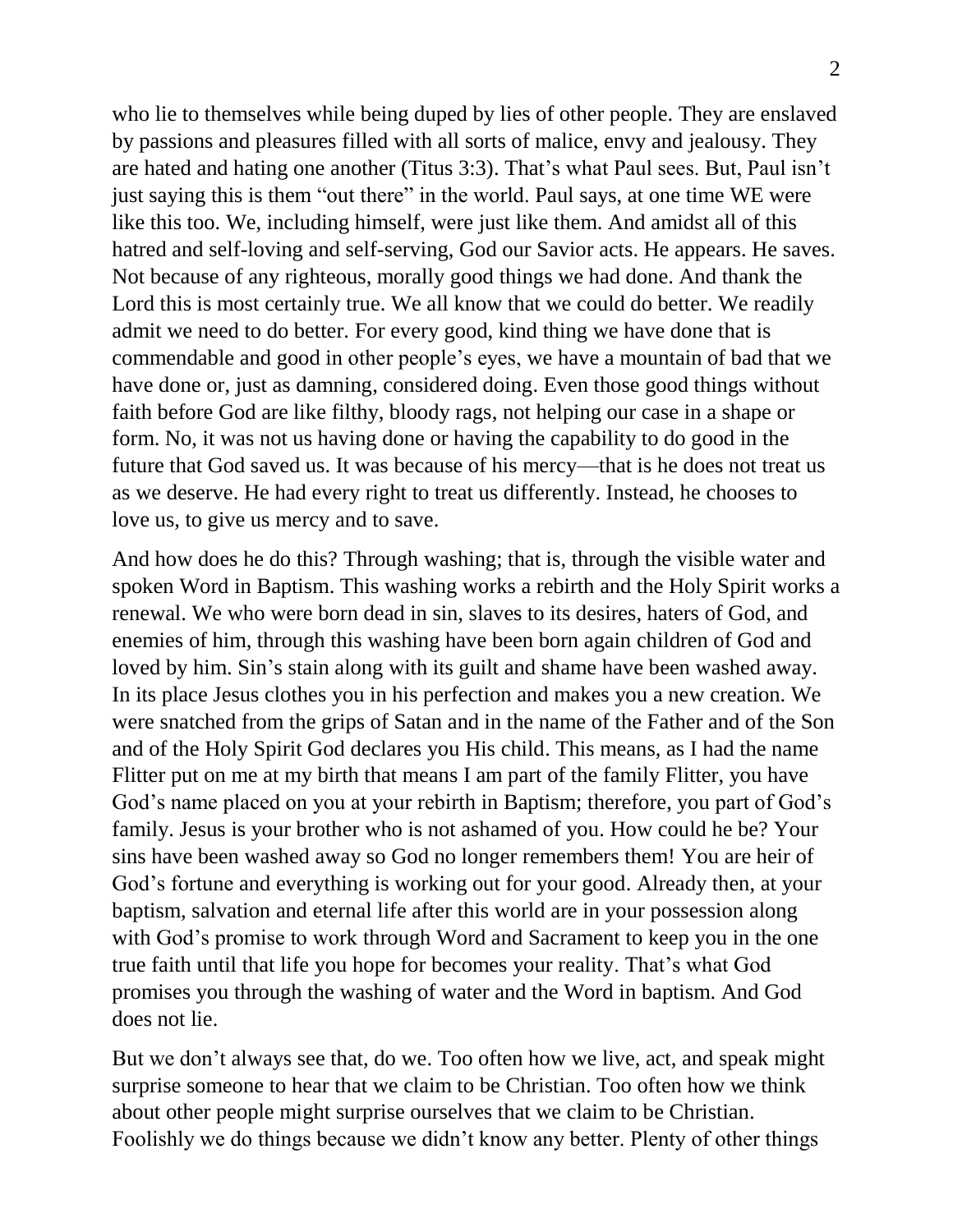we do even though we do know better. And then we do them again. We shackle ourselves chasing after the pleasures and passions of this world simply because it makes us feel good or help us to escape from the monotony of life. We listen to the devil's lies that it isn't that bad or it could be worse. We too easily cave to the pressures of others while getting pulled down by those who couldn't care less. We can be so malicious and cruel towards people who think or live differently than us. Envy over what someone else receives rears its ugly head especially when we don't feel like they worked enough for it. There's so much division and mutual disgust. Rebirth and renewal? More like wore out, tired, and grumpy. That's what we see.

It didn't look like much at Jesus' baptism either. There isn't a great procession that goes ahead of him. The angels make an appearance to sing from the heavens. Shoot, Jesus doesn't even have any family there for a reception after it all. Luke is kind of nonchalant about it. When other people were being baptized, Jesus did too. To anyone else who is there that day, all they see is another human being coming to John to be baptized. But look again. That's Jesus. That's true God from eternity, Jesus, who is there in perfect submission to his Father's will, to fulfill all righteousness. There he is in the place of the foolish and disobedient, the pleasure seekers and selfish pride holders. He stands with in the place of cheaters, liars, the envious, the doubters already carrying our sins for us to be washed with water and Word. Not that he himself needs to be saved, but because you did.

And then it happens. While he prays, God the Holy Spirit lowers himself in the form of a lowly dove to set Jesus aside for the work he was born to do. God the Father from eternity rips through time and space and speaks, "**You are my Son, whom I love; with you I am well pleased**."

How comforting and assuring this must have been for our Savior as he faced rejection in this world. They could reject him all they want, but his heavenly Father loves him and is well-pleased; therefore, he trusts this is all he needs. Even when his Father turns his back on him on that cross and Jesus is crushed under God's righteous judgment for our sins, Jesus still has this promise sealed to him in his baptism. He is doing his Father's will and He is well-pleased. And Jesus does it all for you trusting God will accept his work and in three days he will be raised to life again. As Jesus faces the pull of temptation Jesus is not fighting this on his own in his human nature. He's anointed with the Holy Spirit who gives him the power to resist sin and the devil! In his human nature Jesus is given the strength to carry out his work as he preaches and teaches the Good News. He's given the power to be our substitute. He's given the strength to die for his people to save them. No, Jesus' baptism wasn't just him doing the right thing or following some decree. He